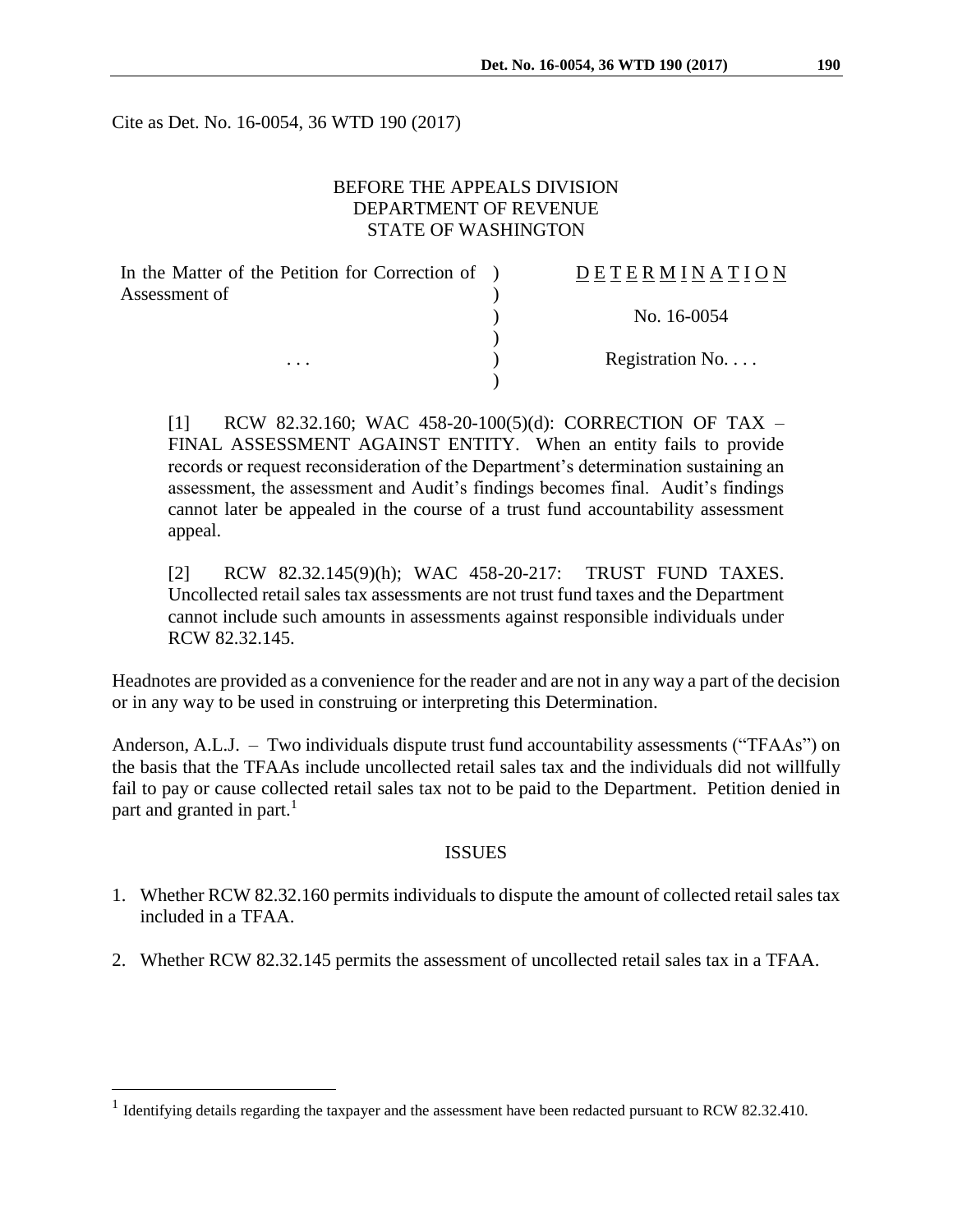### FINDINGS OF FACT

On December 13, 2007, [Individual A] and [Individual B] formed [Corporation], an [out-of-state] corporation that provided commercial equipment recovery and re-marketing services to lenders nationwide. [Corporation] would recover and re-market trucks, trailers, construction equipment, industrial equipment, and other types of heavy equipment and machinery after a borrower defaulted. [Corporation] would also provide other services to lenders including collection support, collateral inspections and appraisals, equipment transport, and secure storage.

[Corporation] registered with the Department and; from February 1, 2009, through December 30, 2011; it reported and paid service and other activities business and occupation ("B&O") tax on its income except \$ . . . that it reported as retail in 2010 (and, with respect to the \$ . . . , [Corporation] paid retailing B&O tax and retail sales tax). Taxpayer closed its reporting account with the Department effective December 30, 2011, and the Department's Audit Division ("Audit") reviewed [Corporation's] books and records.

Audit determined that [Corporation] was acting as a consignee [rather than an agent] in its recovery and re-marketing activities, and reclassified its income from service and other activities to retailing. On December 6, 2012, Audit issued an assessment against [Corporation]; for February 1, 2009, through December 30, 2011 (the "Audit Period"); in the amount of \$ . . . , [comprising] \$  $\ldots$  in retail sales tax,  $\frac{1}{2}$ ... in retailing B&O tax,  $\frac{1}{2}$ ... in wholesaling B&O tax,  $\frac{1}{2}$ ... in retailing of interstate transportation equipment B&O tax, \$ . . . in interest, \$ . . . in five percent assessment penalty, and a \$ . . . small business credit, and a \$ . . . credit for paid service and other activities B&O tax. As relevant here, the  $\$ \dots$  assessment of retail sales tax is [comprising]  $\$ \dots$  in uncollected retail sales tax and  $\frac{1}{2}$ ... in collected retail sales tax.<sup>2</sup> Audit determined that [Corporation] had collected  $\$\dots$  of retail sales tax in the following four transactions: (1)  $\$\dots$  – In a May 15, 2010, sale to  $\dots$ ; (2)  $\dots$  – In a July 13, 2010, sale to  $\dots$ ; (3)  $\text{\$...}$  – In a July 31, 2010, sale to  $\dots$ ; and (4)  $\text{\$} \dots$  – In a December 6, 2010, sale to  $\dots$ .

[Corporation] appealed the Department's assessment and argued that Audit had erred in reclassifying its business income. In Determination No. 14-0019, we remanded the assessment for possible adjustment based upon additional records that [Corporation] was to provide. Determination No. 14-0019 was sent to [Corporation's] address of record with the Department – a post office box – on January 22, 2014, but [Corporation] did not check the post office box for mail nor provide additional records, and the assessment was sustained.

Eventually, the [unadjusted] balance of the assessment was referred to the Compliance Division ("Compliance") for collection. Compliance issued Tax Warrant No. . . . (the "Tax Warrant") for \$ . . . against [Corporation] on April 29, 2014, and filed the Tax Warrant in the Superior Court of ... County under Cause No... . on May 16, 2014. To date, [Corporation] has not paid any amounts due under the Tax Warrant.

On January 21, 2015, Compliance issued two TFAAs against [Corporation's] owners and officers, [Individual A] (50% owner and Executive Vice President) and [Individual B] (50% owner and

 $\overline{a}$ 

<sup>&</sup>lt;sup>2</sup> [Corporation] Audit Workbook, Audit Number . . . , Workpaper A: Sales Detail, Tax Collected in transactions on Lines 26, 38, 41, and 58.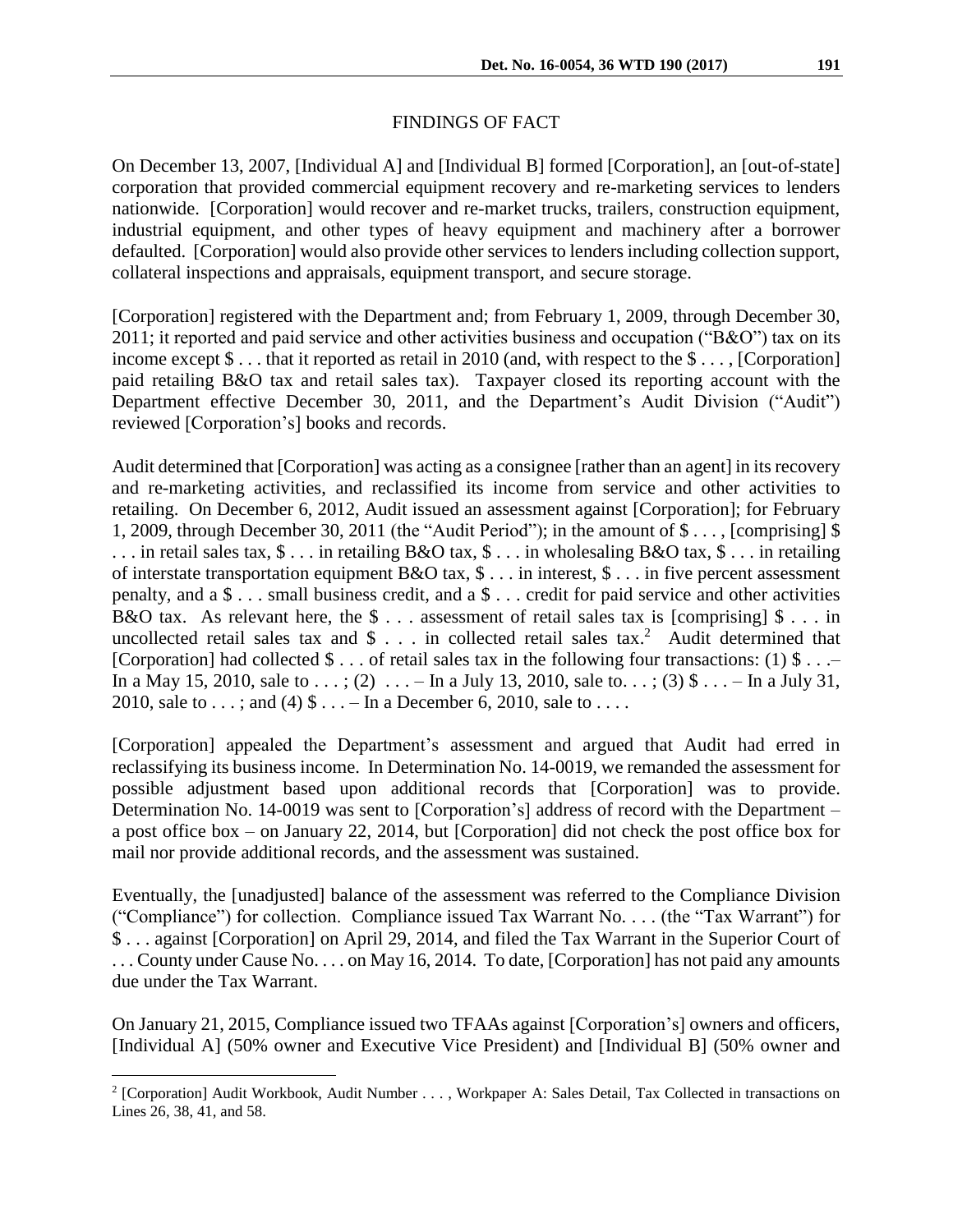President). Both TFAAs are for  $\$\ldots\$ , this amount is [comprising]  $\$\ldots\$  in retail sales tax,  $\$\ldots\$ in interest, and  $\$\dots$  in penalties.<sup>3</sup>

[Individual A] and [Individual B] (collectively, the "Taxpayers") dispute the TFAAs. First, Taxpayers assert the TFAAs violate RCW 82.32.145 because, in large part, they include uncollected retail sales tax amounts that are not "trust fund taxes," as the term is defined in RCW 82.32.145(9)(h). In support, Taxpayers point to Audit's finding that [Corporation] did not collect \$… of the total retail sales tax that was assessed.

In addition, Taxpayers dispute that [Corporation] collected the retail sales tax listed on [Corporation's] Invoice . . . , dated July 31, 2010, issued to . . . , for  $\$\dots$  [comprising]  $\$\dots$  for [equipment] and \$ . . . in retail sales tax. Taxpayers point to the language on the invoice that states, "Please provide copy of reseller certificate if sale tax exempt," and explain that sometimes – and, with respect to this transaction – [Corporation] would not collect retail sales tax listed on the invoice if a purchaser showed it was exempt from retail sales tax. In support of Taxpayers' assertion that it did not collect \$ . . . of retail sales tax in the sale of the [equipment], Taxpayers have provided [Corporation's] accounting journal entries for the sale, bank records, and the sales proceeds statement. 4

The remaining amounts of retail sales tax included in the TFAAs are collected retail sales tax from the following three transactions:

- 1. Bill of Sale, dated May 15, 2010, issued to  $\dots$ , for  $\frac{1}{2}$  ..., [comprising]  $\frac{1}{2}$ ... for a used . . . tractor and \$ . . . in retail sales tax;
- 2. Invoice  $\# \ldots$ , dated July 13, 2010, issued to  $\ldots$ , for  $\$\ldots$ , [comprising]  $\$\ldots$  for a used . . . dozer and \$ . . . in retail sales tax;
- 3. Invoice, dated December 6, 2010, issued to  $\dots$ , for  $\$\dots$ , [comprising]  $\$\dots$  for a... . forklift and \$ . . . in retail sales tax.

Taxpayers concede liability for \$ . . . of collected retail sales tax from the third transaction listed above (a sale to . . .).<sup>5</sup> But, as to these remaining [two] transactions, Taxpayers assert that they did not willfully fail to pay [or cause to be paid] the collected retail sales tax to the Department because [Corporation] . . . remitted collected retail sales tax to its Department-registered customers.

To substantiate this claim, Taxpayers offer [Corporation's] bank records, accounting journal entries, and sales proceeds statements. [Corporation's] customer, in both of the transactions at issue, was . . . . In the first transaction (sale of . . . Tractor), [Corporation's] sale proceeds statement

 $\overline{a}$ 

<sup>&</sup>lt;sup>3</sup> [Corporation] was assessed  $\frac{1}{2}$ ... in retail sales tax; however, this amount was reduced to  $\frac{1}{2}$ ... when amounts were credited for [B&O] taxes paid.

<sup>&</sup>lt;sup>4</sup> The sales proceeds statement was issued by [Corporation] to its customer. [I]t lists [Corporation's] sales fee of \$... . and calculates the net amount due to the customer. [H]ere, that amount is  $\$\dots(\$ \dots \$ \dots)$ . [Corporation's] accounting records show that [Corporation] issued its customer a check for \$ . . . on August 30, 2010, prior to receiving a \$ . . . payment from the purchaser on September 10, 2010. Taxpayers state that rather than ask the customer for money back  $(\$ \dots)$ , [Corporation] cut its commission from  $\$ \dots$  to  $\$ \dots$  to account for the difference.

<sup>5</sup> Taxpayers' representative conceded liability at the hearing on July 20, 2015.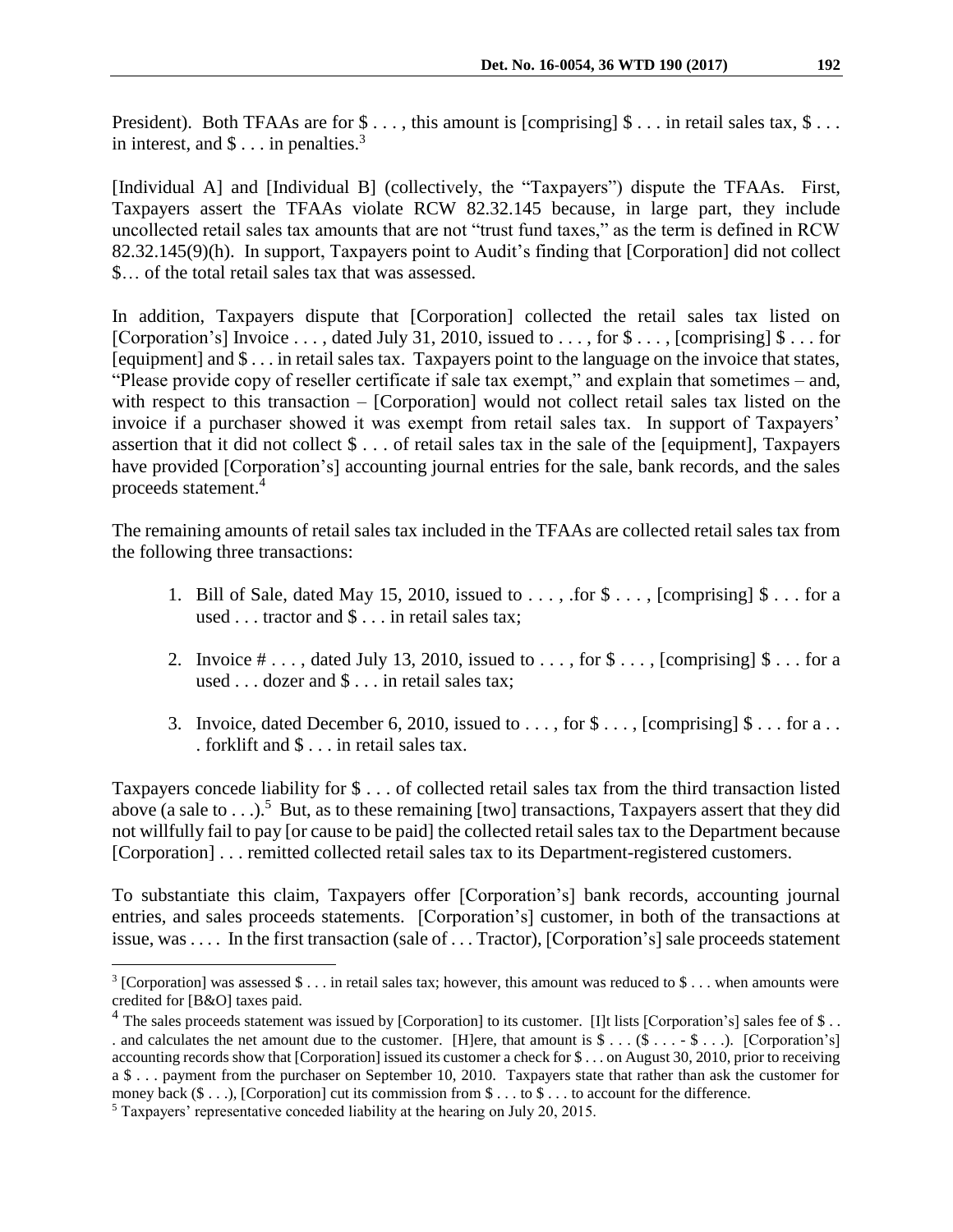reflects that [Corporation] sent . . . a check for  $\$\dots(\$ \dots$  sale price  $+\$ \dots$  in retail sales tax -  $\$$ . . . in sales fee) and issued itself a check for a service fee of \$ . . . (10% of sale price); this is corroborated by [Corporation's] accounting journal entries and bank statements. In the second transaction (sale of . . . dozer), [Corporation's] sale proceeds statement reflects that [Corporation] sent . . . a check for  $\text{\$} \ldots \text{\$} \ldots$  sale price  $+\text{\$} \ldots$  in retail sales tax -  $\text{\$} \ldots$  in sales fee) and issued itself a check for a service fee of \$ . . . (10% of sale price); this is corroborated by [Corporation's] accounting journal entries and bank statements. Based upon the records provided, we find that, with respect to these two transactions, [Corporation] did remit collected retail sales tax to its customer: . . . .

However, Taxpayers have failed to show that . . . was registered with the Department at the time of these transactions. Taxpayers have not provided a tax registration number for . . . and when we used the Department's business look-up tool [\(http://dor.wa.gov/content/doingbusiness/registermybusiness/brd/\)](http://dor.wa.gov/content/doingbusiness/registermybusiness/brd/) to search for . . . tax registration status, we did not find any business by that name, registered with the Department. Therefore, because Taxpayers have not shown that [Corporation] complied with the April 9, 2003 Special Notice [and remitted the retail sales tax collected in these two transactions, to a Department-registered customer], we need not address Taxpayers' legal argument that is predicated upon a factual finding that [Corporation's] complied with the April 9, 2003 Special Notice.

## ANALYSIS

Businesses that make retail sales are required under RCW 82.08.050 to collect retail sales tax from their customers, hold it in trust until paid to the Department, and report and remit the collected tax to the Department. Sellers who fail to collect retail sales tax or fail to remit collected retail sales tax to the Department are personally liable to the state for the amount of tax. RCW 82.08.050(3). Here, the seller is [Corporation]. Pursuant to RCW 82.08.050(3), [Corporation] is liable to the Department for the amount of retail sales tax it collected and did not collect on consignment sales. *See* Det. No. 14-0412, 34 WTD 386 (2014) (Department within statutory authority to proceed against taxpayer for uncollected retail sales tax where the taxpayer failed to collect the tax or obtain a copy of a reseller's permit from buyers.)

When a limited liability business entity, like a corporation, is dissolved or otherwise terminated, and the Department has issued a tax warrant against the entity, the Department has statutory authority to collect certain types of taxes from the entity's "responsible individuals." RCW 82.32.145 states as follows:

(1) Whenever the department has issued a warrant under RCW 82.32.210 for the collection of unpaid trust fund taxes from a limited liability business entity and that business entity has been terminated, dissolved, or abandoned, or is insolvent, *the department may pursue collection of the entity's unpaid trust fund taxes, including penalties and interest on those taxes, against any or all of the responsible individuals.* For purposes of this subsection, "insolvent" means the condition that results when the sum of the entity's debts exceeds the fair market value of its assets.